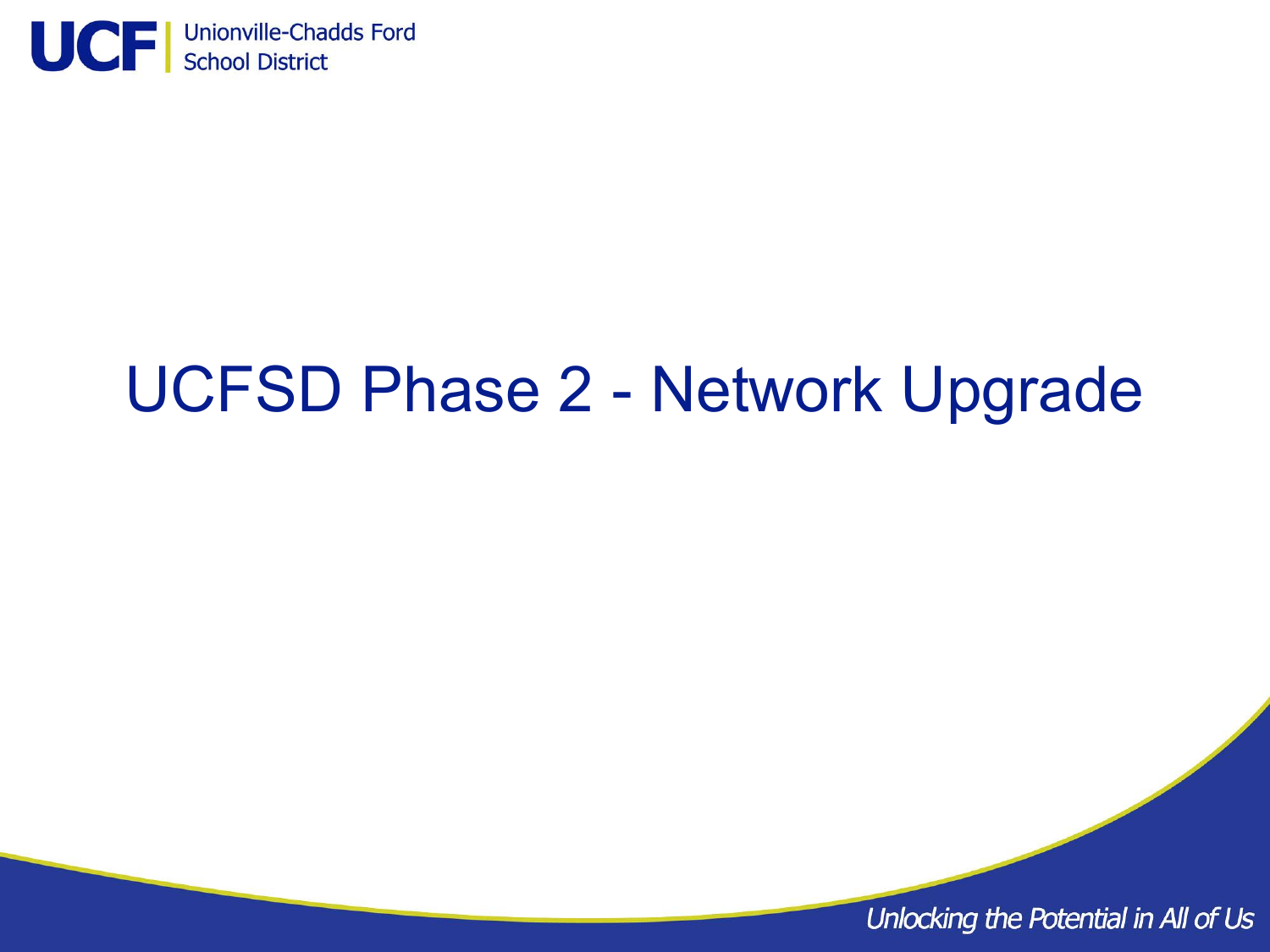

### Executive Summary

- Project simplifies network management, improves network speed and performance in all buildings, and improves security for staff, student, and guest mobile devices
- Cost is \$100k, funded in the 2019-20 preliminary budget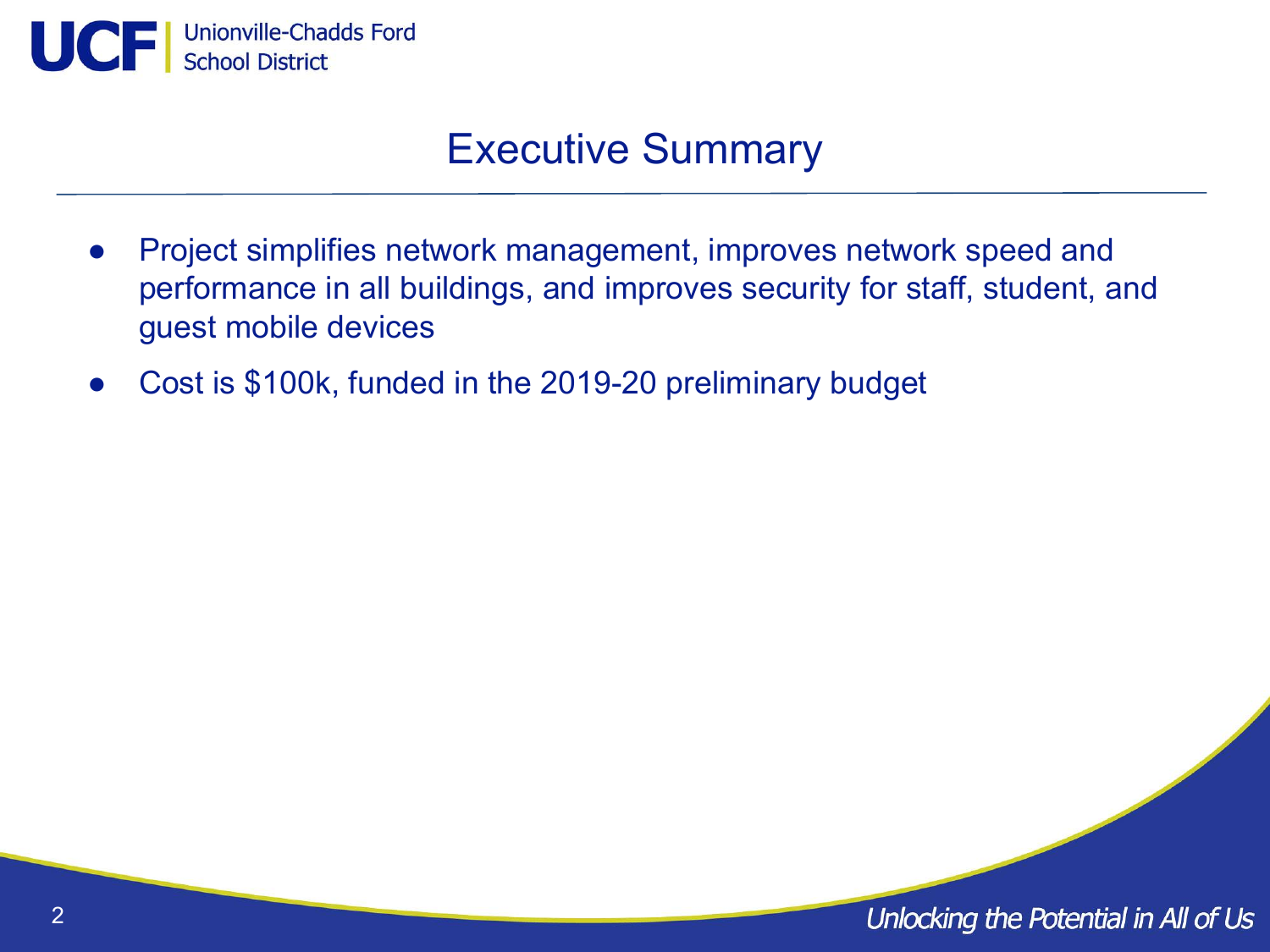

### Current State

- End of life wireless controllers at each elementary school building
- End of life router equipment at all buildings
- No authentication process for our guest user/devices
- A single firewall poses a single point of failure
- Weak WiFi access in specific areas of our elementary buildings
- Weak WiFi signal around perimeter of each school building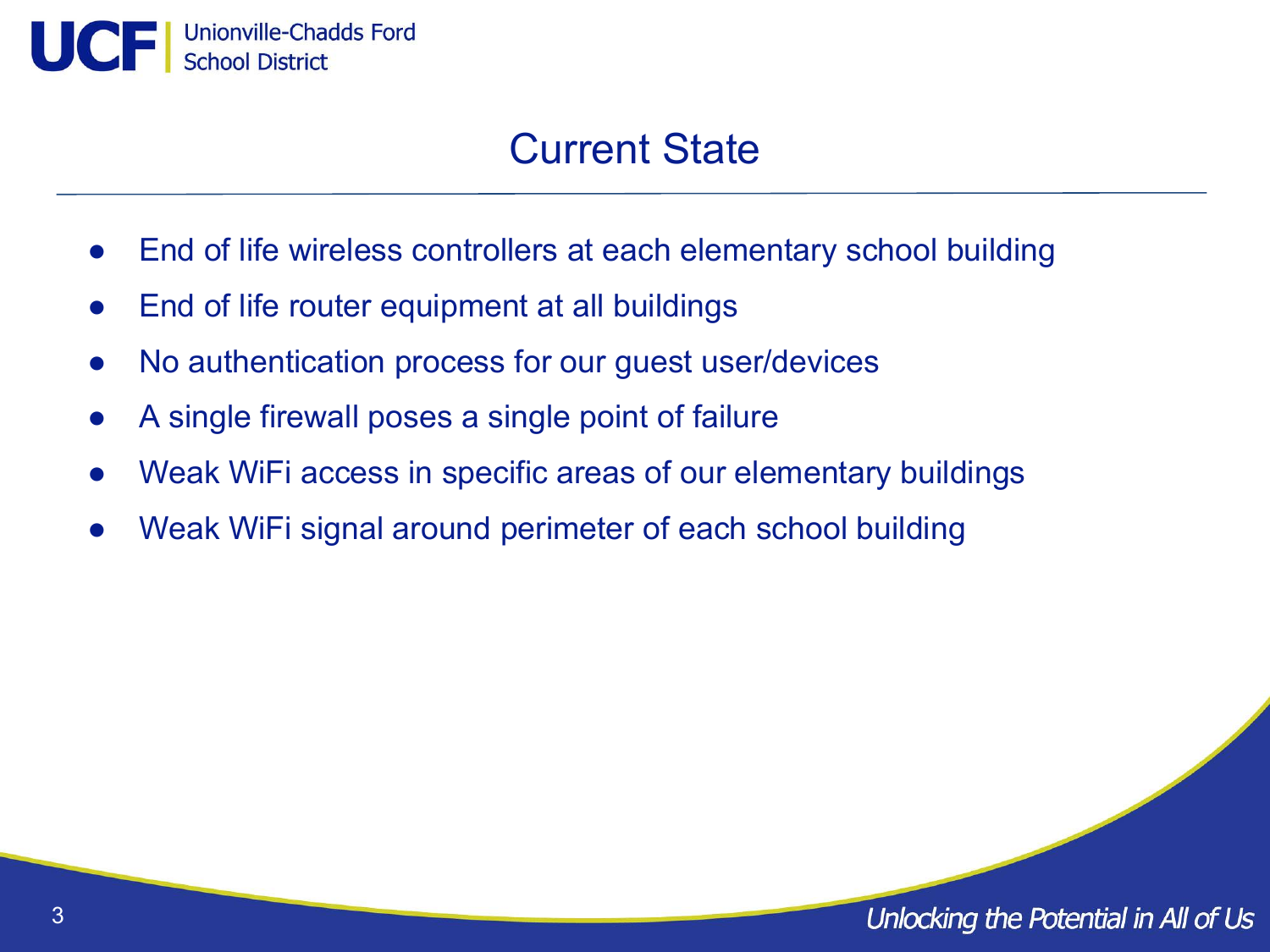

### Future State

- All elementary school wireless access points will point to our two redundant wireless controllers at UHS
- Cisco network router upgrades at each building
- Second firewall to provide redundancy
- Mobile authentication and security system for staff, student, and guest mobile devices
- External access points installed for internet access at building outside perimeter
- Internal access points upgraded to remediate findings from our wireless assessment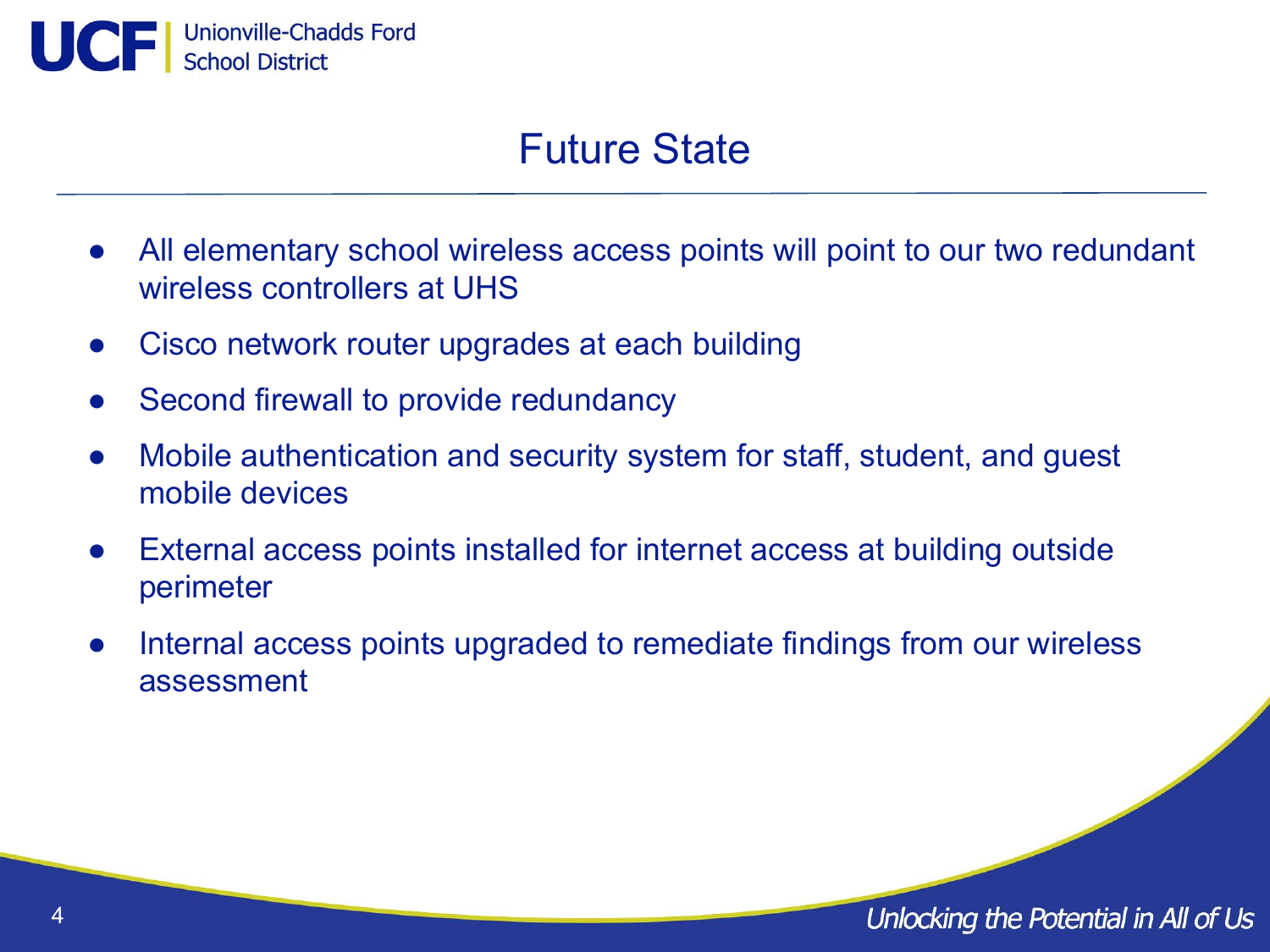UCF | Unionville-Chadds Ford

## **Benefits**

#### Improved Redundancy and Access

- Elementary building access points will point to two wireless controllers
- All buildings will have outside perimeter access to extend the classroom and provide access for accountability systems
- Second firewall will provide failover capabilities

### **Efficient Operations**

- All wireless equipment will be the same vendor
- Centralized management systems will be installed to monitor and manage the network

#### **Better Network Performance**

- Installing better technology in areas/schools to reduce oversaturation and dead zones
- Support future endpoint technology growth and emerging technologies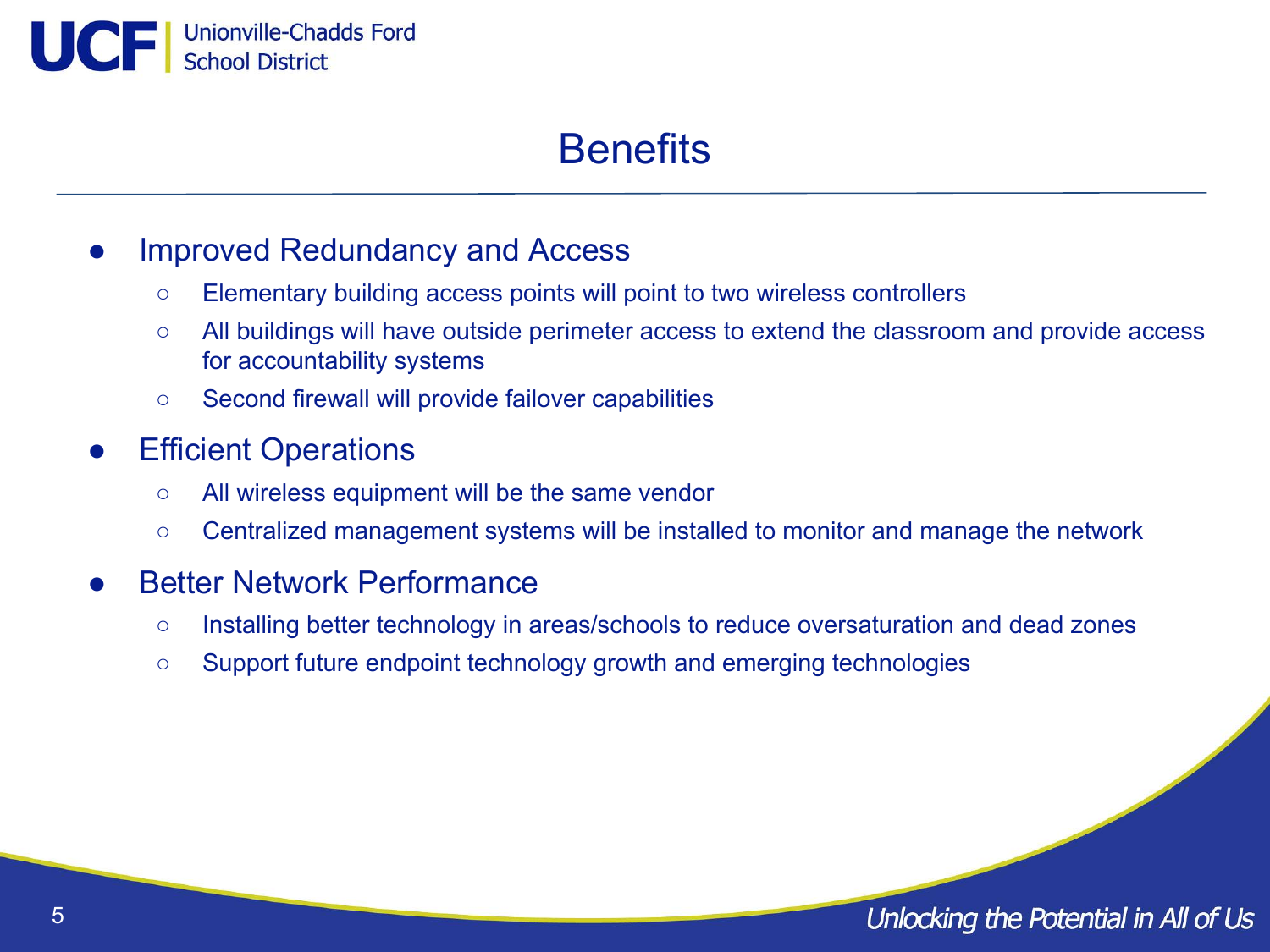

### Financials and Board Action

- Project will upgrade all routers in six buildings and consolidate wireless controllers at each elementary building
- Project will add additional firewall to provide redundancy
- Project will add outside access points at each building to provide WiFi signal
- Project will add additional software for authentication and security for mobile devices
- Total cost is **\$100,000.00** added to the 2019-20 preliminary technology budget

#### **Board Action**

• Seeking approval at the March 2019 board meeting to move forward with the commitment to purchase network equipment for Phase 2 of the network upgrade project